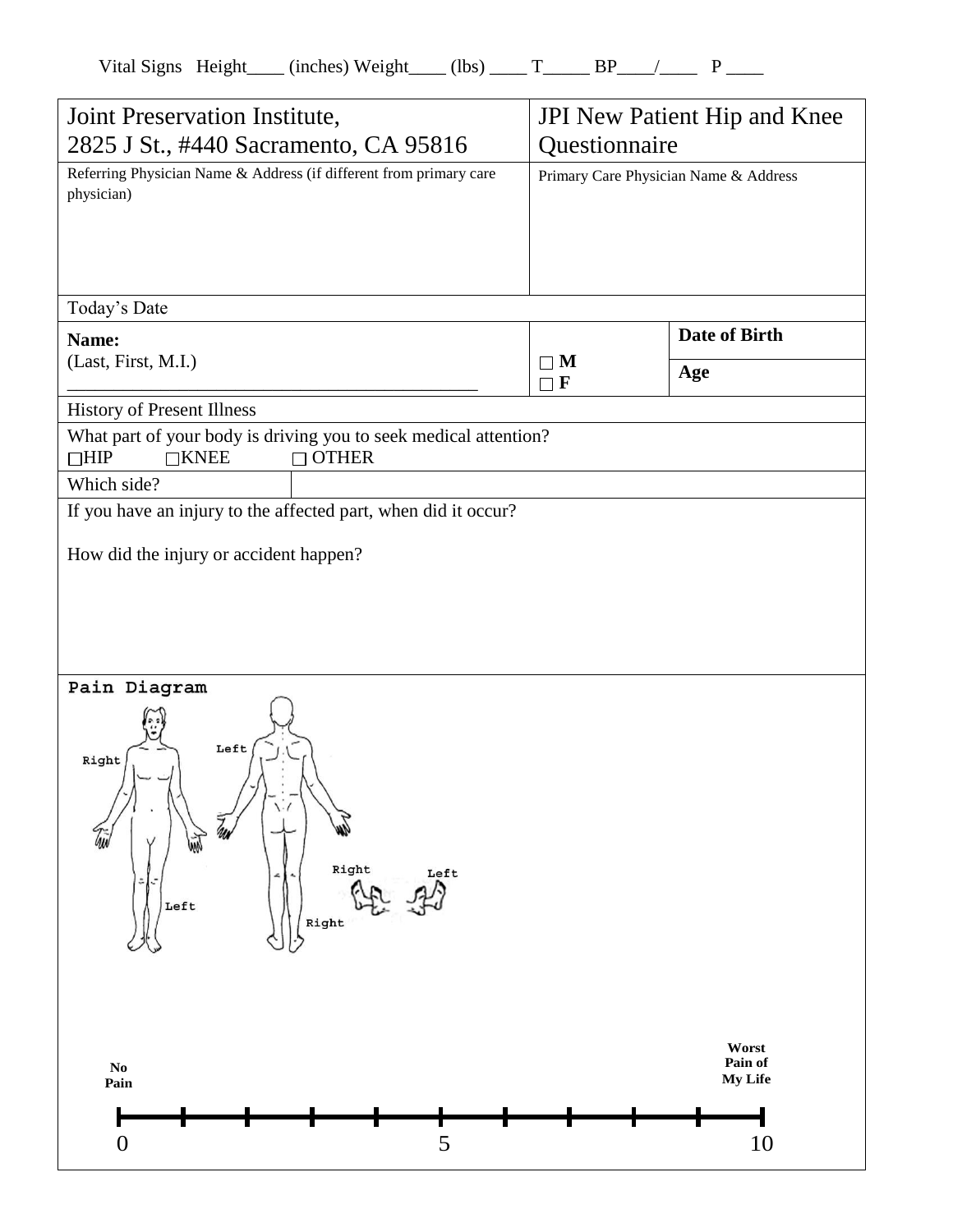| What makes your pain better? (rest, ice, heat,<br>massage, medications)         |                                                       |  |  |  |
|---------------------------------------------------------------------------------|-------------------------------------------------------|--|--|--|
| What makes your pain worse? (activity,<br>walking, running, bending, squatting) |                                                       |  |  |  |
| What is the quality of your pain (sharp, dull<br>ache, burning, other)          |                                                       |  |  |  |
| How many hours a day do you have this pain?                                     |                                                       |  |  |  |
| Do you have pain at rest?                                                       | $\Box$ Yes $\Box$ No                                  |  |  |  |
| Does the pain radiate to anywhere else? If yes,<br>where?                       |                                                       |  |  |  |
| Do you have any of the following?                                               |                                                       |  |  |  |
| swelling<br>$\Box$ Yes $\Box$ No                                                | popping or clicking<br>$\Box$ Yes $\Box$ No           |  |  |  |
| numbness<br>$\Box$ Yes $\Box$ No                                                | giving way<br>$\Box$ Yes $\Box$ No                    |  |  |  |
| What limitations of your daily routine do you<br>have due to this injury?       |                                                       |  |  |  |
| Have you injured this area prior to this injury? If<br>so, explain.             |                                                       |  |  |  |
| Do you use any walking aids                                                     | $\Box$ Yes $\Box$ No                                  |  |  |  |
| If so, what do you use?<br>$\Box$ Cane                                          | $\Box$ Crutches<br>$\Box$ Wheelchair<br>$\Box$ Walker |  |  |  |
| What percent of the time do you use walking<br>aids?                            | %                                                     |  |  |  |
| Do you use any braces?                                                          | $\Box$ Yes $\Box$ No                                  |  |  |  |
| Do you use any orthotics in your shoes? If yes,<br>please explain:              | $\Box$ Yes $\Box$ No<br>Explain                       |  |  |  |
| How far can you walk?                                                           | $\Box$ Yards $\Box$ Blocks<br>$\Box$ Miles            |  |  |  |
| What treatments have you had for your current<br>condition?                     |                                                       |  |  |  |
| Cortisone injections? If yes, when and how                                      |                                                       |  |  |  |
| often?                                                                          | $\Box$ Yes $\Box$ No Explain                          |  |  |  |
| Viscosupplementation? (Synvisc, Hyalgan) If<br>yes, when and how often?         | $\Box$ Yes $\Box$ No<br>Explain                       |  |  |  |
| Do you take any antiinflammatory medications?                                   | $\Box$ Yes $\Box$ No                                  |  |  |  |
| Do you take Chondroitin Sulfate and Glucosamine?                                | $\Box$ Yes $\Box$ No                                  |  |  |  |
| Do you have difficulty with stairs?                                             | $\Box$ Yes $\Box$ No                                  |  |  |  |
| Do you have more difficulty going up or down<br>stairs?                         | $\Box$ Up $\Box$ Down                                 |  |  |  |
| Do you put both feet on each step?                                              | $\Box$ Yes $\Box$ No                                  |  |  |  |
| Do you use a rail when going up and down                                        |                                                       |  |  |  |
| steps?                                                                          | $\Box$ Yes $\Box$ No                                  |  |  |  |
| Can you put on your shoes and socks?                                            | $\Box$ Yes $\Box$ No                                  |  |  |  |
| Can you cut your toenails yourself?                                             | $\Box$ Yes $\Box$ No                                  |  |  |  |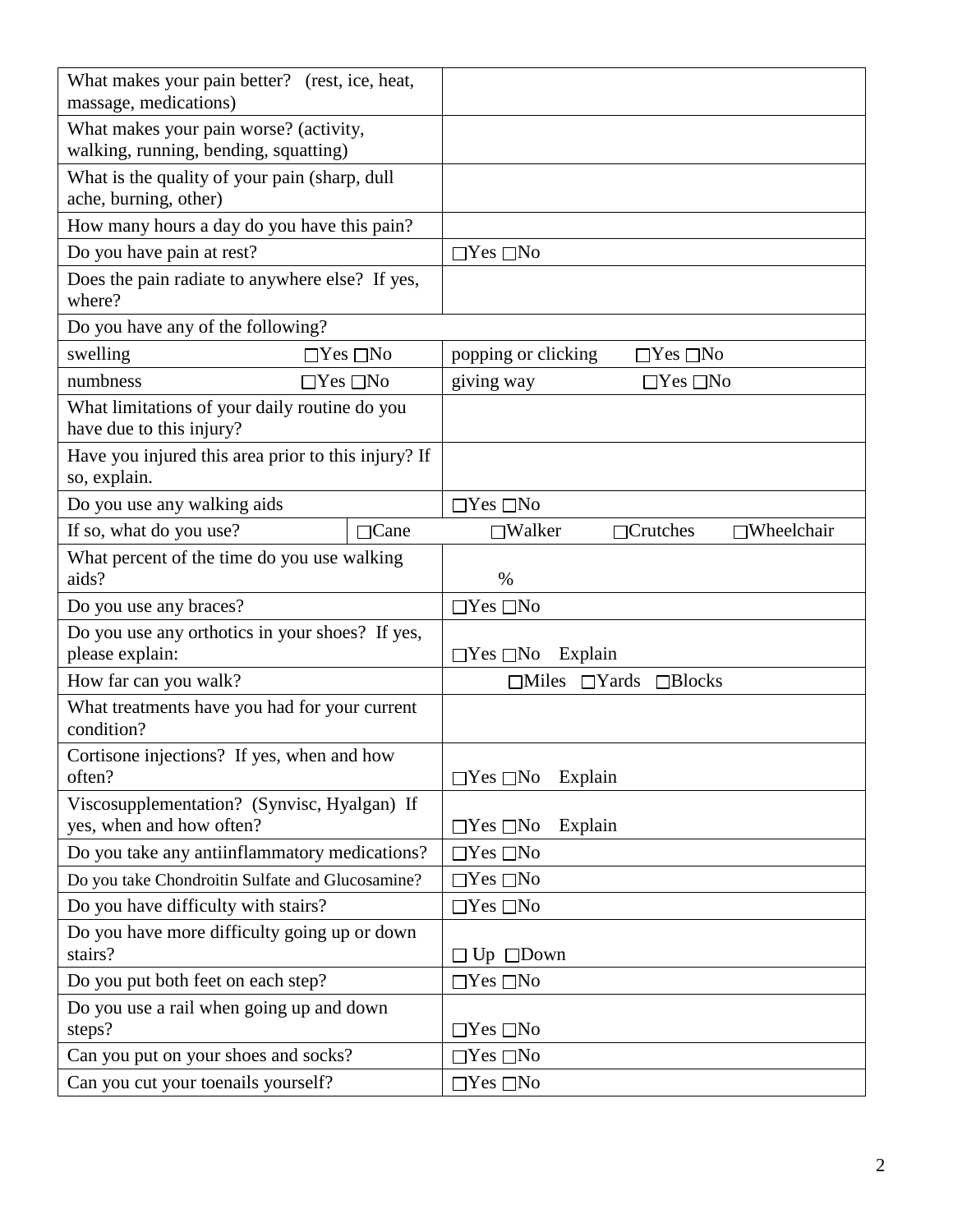## **Review of Systems: Check if you have had, or currently have any of the following symptoms and the date of onset**

| Symptom                   | <b>Date of Onset</b> |  | Symptom                   | <b>Date of Onset</b> |
|---------------------------|----------------------|--|---------------------------|----------------------|
| Fevers                    |                      |  | Phlebitis                 |                      |
| Chills                    |                      |  | <b>AIDS</b>               |                      |
| <b>Night Sweats</b>       |                      |  | Hepatitis B               |                      |
| Rashes/Frequent Itching   |                      |  | Hepatitis C               |                      |
| Sores that don't heal     |                      |  | Previous Deep Vein        |                      |
| <b>Hearing Loss</b>       |                      |  | <b>Transient Ischemic</b> |                      |
| <b>Nasal Problems</b>     |                      |  | Seizures                  |                      |
| Difficulty Swallowing     |                      |  | Calf Pain on Exertion     |                      |
| <b>Thyroid Problems</b>   |                      |  | Easy Bruisability         |                      |
| Weight Loss               |                      |  | <b>Swollen Nodes</b>      |                      |
| Weight Gain               |                      |  | Paralysis                 |                      |
| <b>Excessive sweating</b> |                      |  | Weakness                  |                      |
| Tremor                    |                      |  | <b>Numbness</b>           |                      |
| <b>Chest Pain</b>         |                      |  | Tingling in Arms or       |                      |
| Shortness of Breath       |                      |  | Painful Urination         |                      |
| Cough                     |                      |  | Frequent Urination        |                      |
| <b>Enlarged Heart</b>     |                      |  | <b>Bloody Urine</b>       |                      |
| Irregular Heart Beat      |                      |  | <b>Bleeding Ulcers</b>    |                      |
| <b>Heart Murmur</b>       |                      |  | Hiatal Hernia             |                      |
| Wheezing                  |                      |  | Frequent Indigestion      |                      |
| Vein Problems             |                      |  | Colitis                   |                      |
| Others:                   |                      |  |                           |                      |

| Please list any known medical conditions or problems. | <b>Year of onset</b> |
|-------------------------------------------------------|----------------------|
|                                                       |                      |
|                                                       |                      |
|                                                       |                      |
|                                                       |                      |
|                                                       |                      |
|                                                       | Year                 |
| Please list surgeries that you have undergone.        | performed            |
|                                                       |                      |
|                                                       |                      |
|                                                       |                      |
|                                                       |                      |
|                                                       |                      |